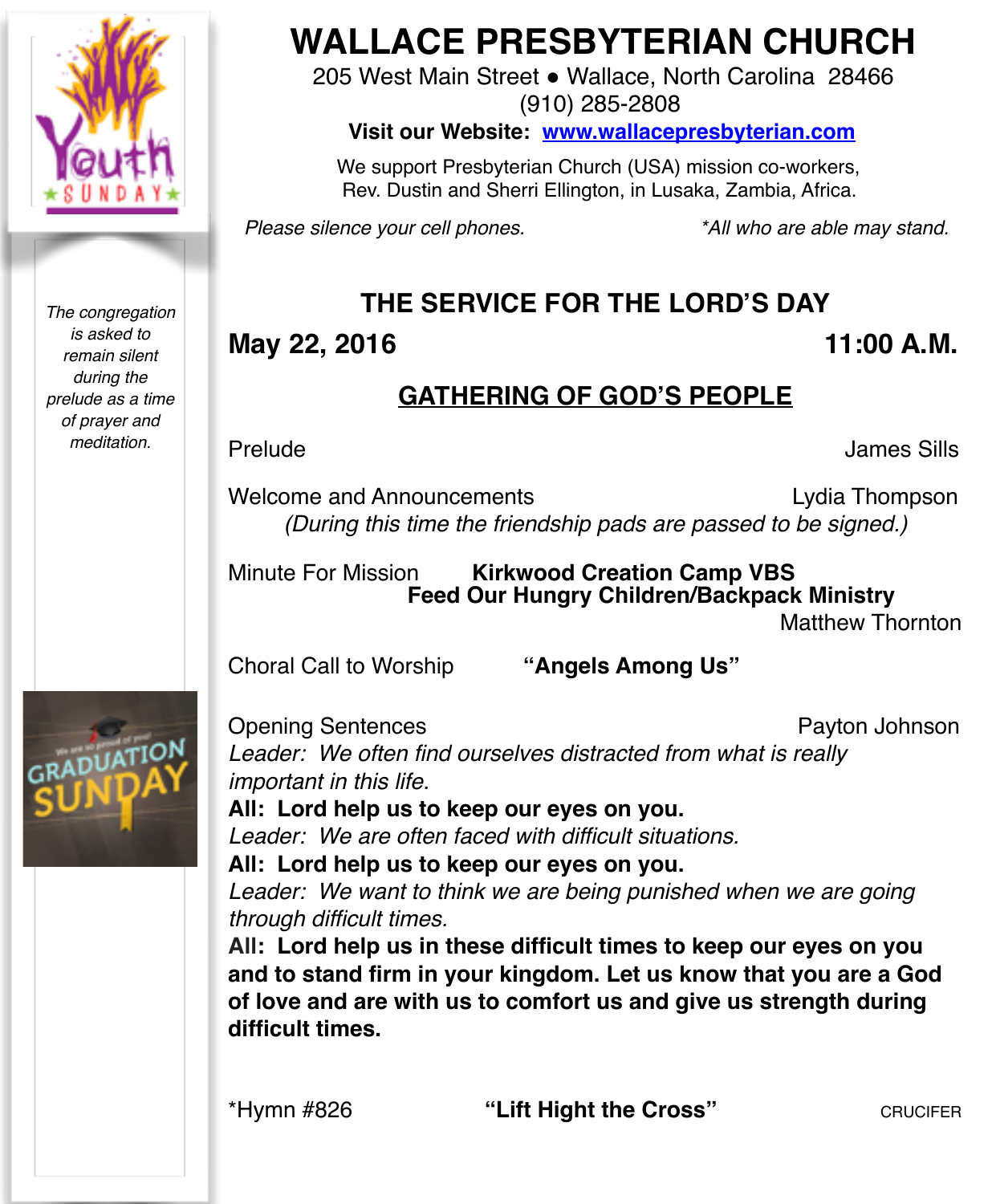#### \*Unison Prayer of Confession! ! ! ! Ellie Carone

*Holy God, we can be so full of fear at times – afraid of the unknown; afraid of what is beyond our control; afraid of what is strange to us. And we know that fear stops us in our tracks, hinders our action, and gives excuse for not doing what you call us to do and what you empower us to do. So we pray that you will give us courage, O God. Give us strong hearts and open hands, that we might set aside our fear, and walk confidently into this world you have made. In Jesus' name we pray. Amen.*

\*Assurance of Pardon **Ellie Carone Ellie Carone** 

\*Gloria Patri Hymn #581 *Glory Be to the Father*

#### **PROCLAIMING GOD'S WORD**

FEED OUR HUNGRY CHILDREN/BACKPACK MINISTRY OFFERING

RECOGNITION OF GRADUATES AND PRESENTATION OF BIBLES

Children's Sermon Sarah Pearl Farrior

Congratulations **EThras** RONG

Special Music **"10,000 Reasons"**

**!!!!** Madelyn Coombs & Elizabeth Sills, Duet

Prayer for Illumination **Prayer for Illumination** Payton Johnson *O God, your Word is more precious than fine gold, and sweeter than purest honey. As we turn to your Scripture, send your Holy Spirit to infuse your Word with truth and grace so that the good news of your love would shine before our eyes and delight our senses so that we cannot help but respond with wonder, faith and trust. Amen.* 

Old Testament Lesson Mary Lila Blackburn

 *Isaiah 43:1-3* +Pages 585, 586

\*Hymn #300 THEY'LL KNOW WE ARE CHRISTIANS

**"We Are One in the Spirit"**

New Testament Lesson *Romans 8: 28* Cole Farrior

 *John 3:16*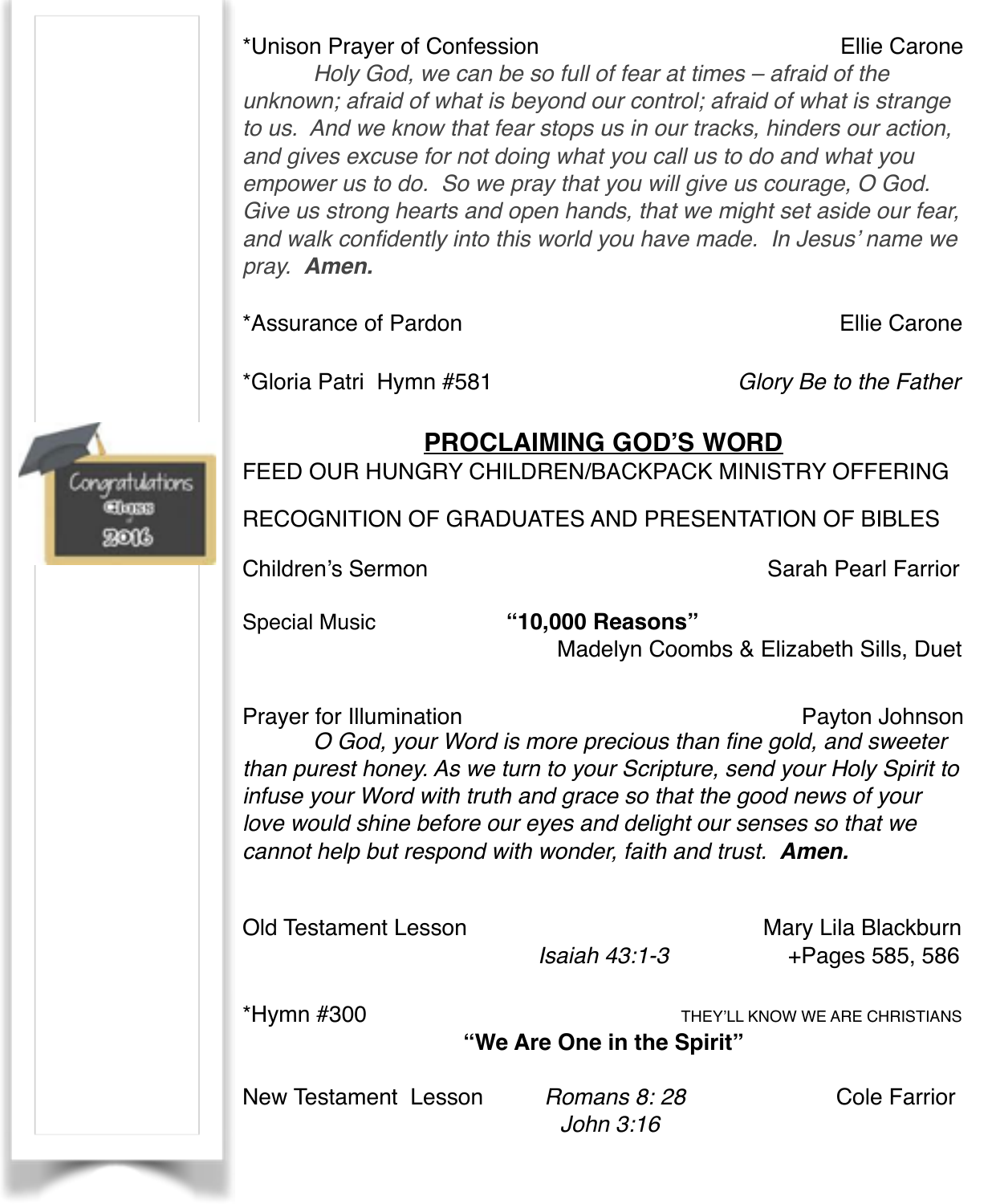A Time for Reflection

Bring your prayer concerns before the Lord

Pastoral Prayer with The Lord's Prayer

### **GIVING THANKS TO GOD**

Presentation of Tithes and Offerings Aiden Kunst, Hill Lanier

Garrett Bullard, James Sills

Offertory **Elizabeth Sills** 

\*Doxology and Prayer of Dedication Payton Johnson *Praise God from whom all blessings flow; Praise Him all creatures here below; Praise Him above ye heavenly host; Praise Father, Son, and Holy Ghost. Amen.*

\*The Affirmation of Faith The Apostles' Creed Payton Johnson I believe in God the Father Almighty, Maker of heaven and earth, And in Jesus Christ his only Son our Lord; who was conceived by the Holy Ghost, born of the Virgin Mary, suffered under Pontius Pilate, was crucified, dead, and buried; he descended into hell; the third day he rose again from the dead; he ascended into heaven, and sitteth on the right hand of God the Father Almighty; from thence he shall come to judge the quick and the dead. I believe in the Holy Ghost, the holy catholic Church, the communion of saints, the forgiveness of sins, the resurrection of the body, and the life everlasting. **Amen.**

| $*$ Hymn #69                 | "I, the Lord of Sea and Sky" | HERE I AM, LORD                     |
|------------------------------|------------------------------|-------------------------------------|
| *Benediction                 |                              | Cole Farrior                        |
| *Musical Benediction         | "Amen"                       |                                     |
| *Postlude                    |                              |                                     |
| *All who are able may stand. |                              | + The page number in the pew Bible. |

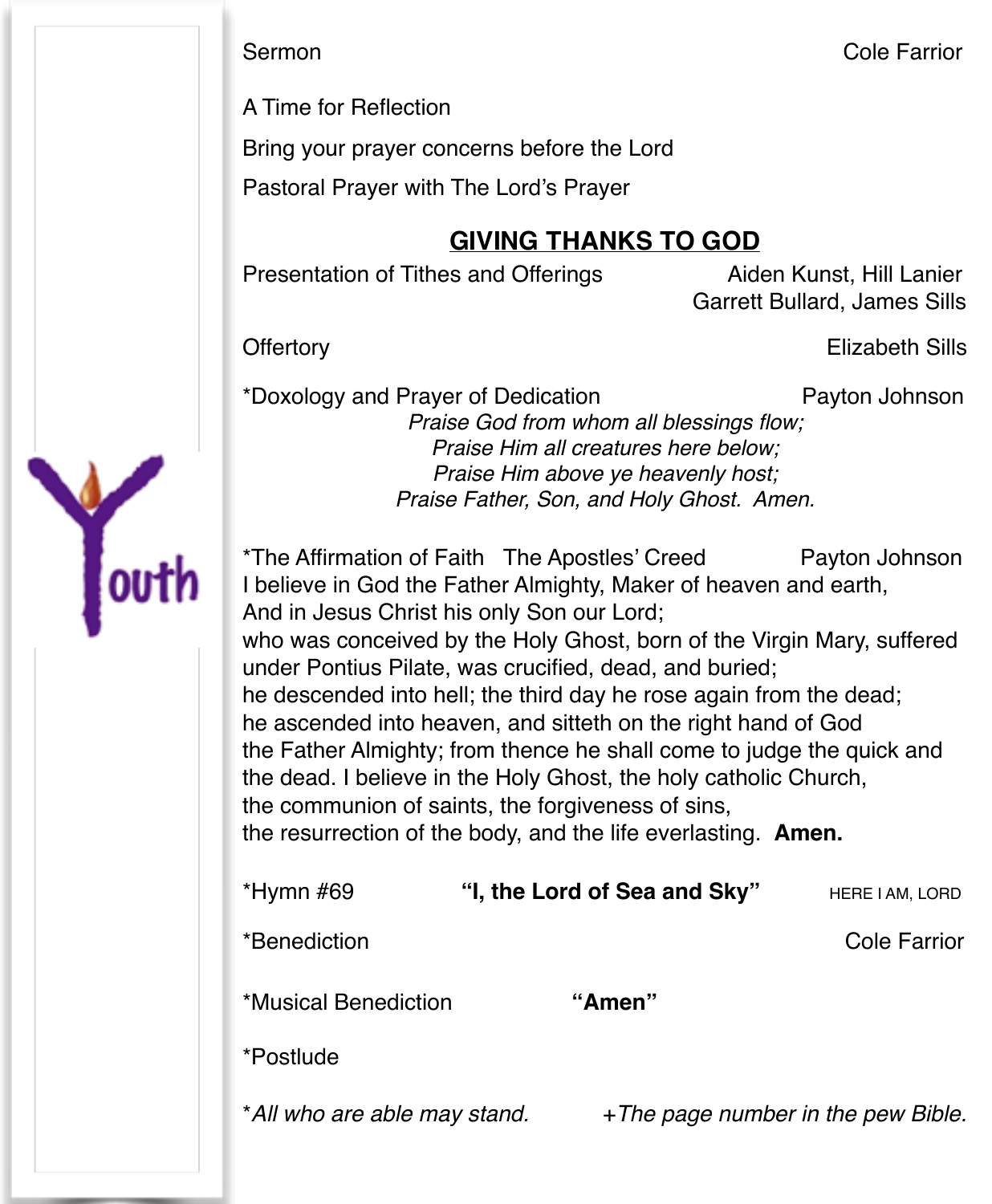

# **Group leaders needed for Camp Kirkwood Vacation Bible School Camp, June 13-16**

This summer, Vacation Bible School returns to Camp Kirkwood with many other Presbyterian churches from our area. Last summer's camp was a huge success, and this year we expect it to be even bigger.

One of our needs is for adults who can commit to being a Group Leader for the week. This job entails making sure your group of campers makes it from station to station during the day. Activities, such as Bible Stories, Music, Crafts and Games, will be headed up by other individuals. Your main job will be to make sure that everyone in your group stays safe and is where they need to be.

Each day will begin at 9 a.m., and end at 3 p.m., Monday thru Thursday, June 13-16. To help, please see Curt Simpson, or call him at  $(910)$  290-2194, or email him at [curt.simpson@gmail.com](mailto:curt.simpson@gmail.com).

More details on registration for campers (K-5th grade) and all helpers will be coming soon. Let's help make this the best VBS ever!



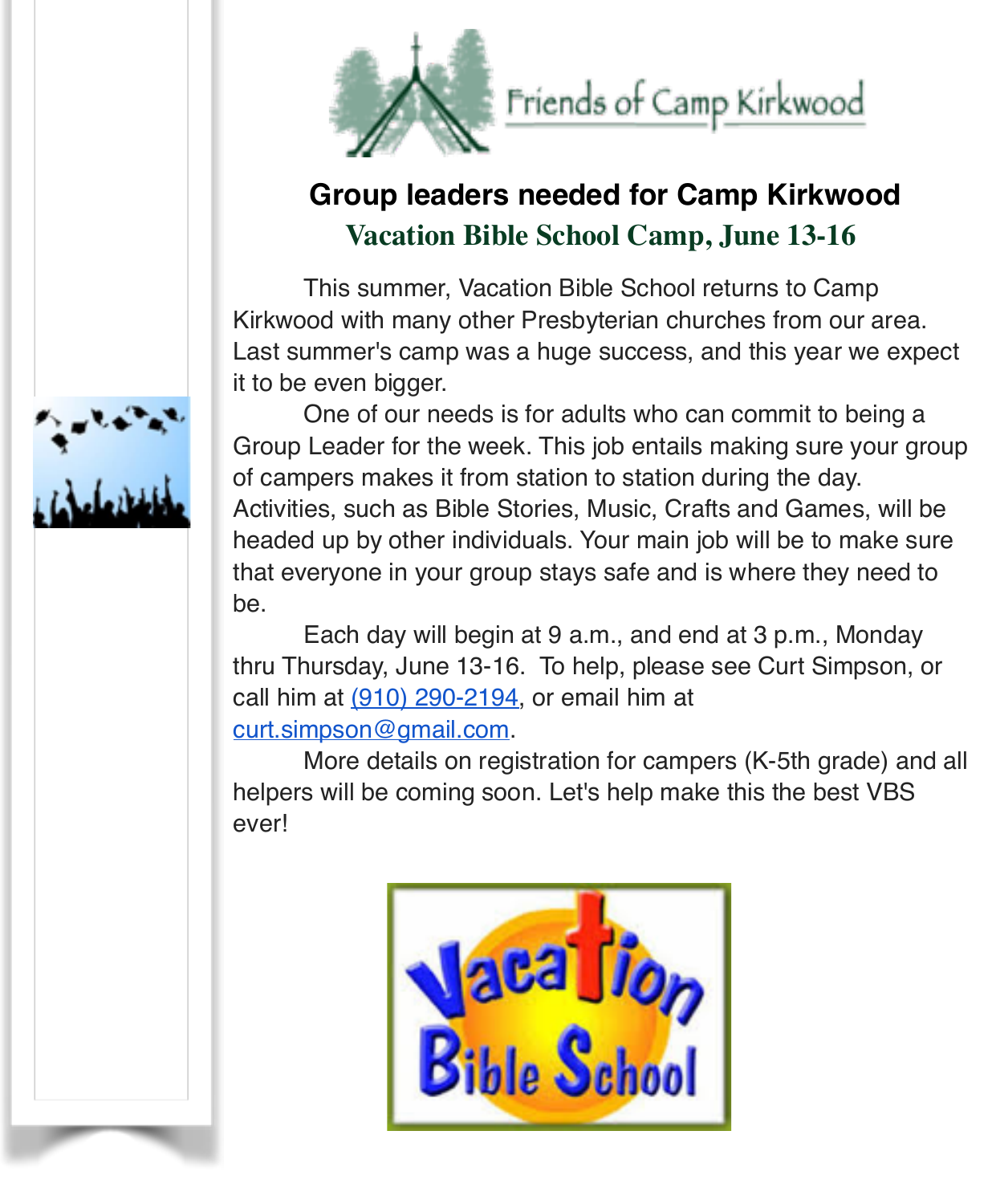| <b>WEEKLY CALENDAR</b>               |                    |                                                     |  |  |
|--------------------------------------|--------------------|-----------------------------------------------------|--|--|
| Sunday, May 22                       |                    | YOUTH SUNDAY                                        |  |  |
|                                      | $8:30 \text{ am}$  | Graduate Breakfast                                  |  |  |
|                                      | $9:40$ am          | <b>Opening Assembly</b>                             |  |  |
|                                      | $10:00 \text{ am}$ | <b>Sunday School</b>                                |  |  |
|                                      | 11:00 $am$         | <b>Worship/Recognition of Graduates</b>             |  |  |
|                                      |                    | Feed Our Hungry Children/Backpack Offering          |  |  |
| Monday, May 23                       | $7:00 \text{ pm}$  | Presbyterian Women Birthday Gathering               |  |  |
| Tuesday, May 24                      | $6:30$ am          | Coffee in Room 304                                  |  |  |
| SonRise Worship<br>$7:00 \text{ pm}$ |                    |                                                     |  |  |
| Wednesday, May 25                    | 10:00 $am$         | Bible Study, Church Office Building                 |  |  |
|                                      | $6:00 \text{ pm}$  | Handbells                                           |  |  |
|                                      | 7:30 pm            | <b>Choir Practice</b>                               |  |  |
| Thursday, May 26                     | $6:00$ pm          | <b>Chamber of Commerce Seminar, Fellowship Hall</b> |  |  |
|                                      |                    |                                                     |  |  |

#### **NOTES AND ANNOUNCEMENTS**

- " **Congratulations** to high school graduates in the Class of 2016: **Charles Colwell Farrior, IV (Cole),** Wallace-Rose Hill High/East Carolina University; **Joseph Leonard Wallace, III (Joe),**  Wallace-Rose Hill High/Carteret Community College; and **Joseph Parker Womble (Parker),** Wallace-Rose Hill High/NC School of the Arts.
- **Thanks** to Curt Simpson, Vera Coombs, Zach Casteen, and Nell Sloan for working with our Youth Fellowship this spring, and to all of the parents who provided delicious Sunday night suppers.
- "**Today** we receive our final Feed Our Hungry Children/Backpack Ministry offering for the 2015-2016 school year. From July 1, 2015 - March 31, 2016, contributions from individuals and eighteen churches, foundations, and organizations totaled \$20,263. 4,882 food packs (9,764 meals) were distributed to students at seven schools. Thanks!
- " **Tuesday morning SonRise Worship** resumes this week on May 25. Join us in Room 304 for coffee at 6:30 a.m. and informal/interactive worship from 7:00 - 7:30 a.m.
- Please join the minister for a Bible study on Psalm 96 on Wednesday, May 25 at 10:00 a.m. in the Church Office Building.
- " **Congratulations** to Grayson Casteen and Ashton Mallard who were married yesterday in Angier, NC.
- " **Congratulations** to Steven and Jenna Wells on the birth of their daughter, Emma Rose (5 lbs., 9 oz.) on May 17. Proud grandparents are Steve and Linda Wells. Proud great-grandmother is Shirley Carlton.
- " **Congratulations** to Jeffrey and Elizabeth Wells Merritt on the birth of their son, Jonah Grey (7 lbs., 8 oz., 21 inches) on May 18. Proud grandparents are Dave and Gloria Wells. Proud greatgrandmother is Verlie Wells.
- **Christian love and sympathy** is extended to the family of Myree Bland who died on Sunday, May 15.